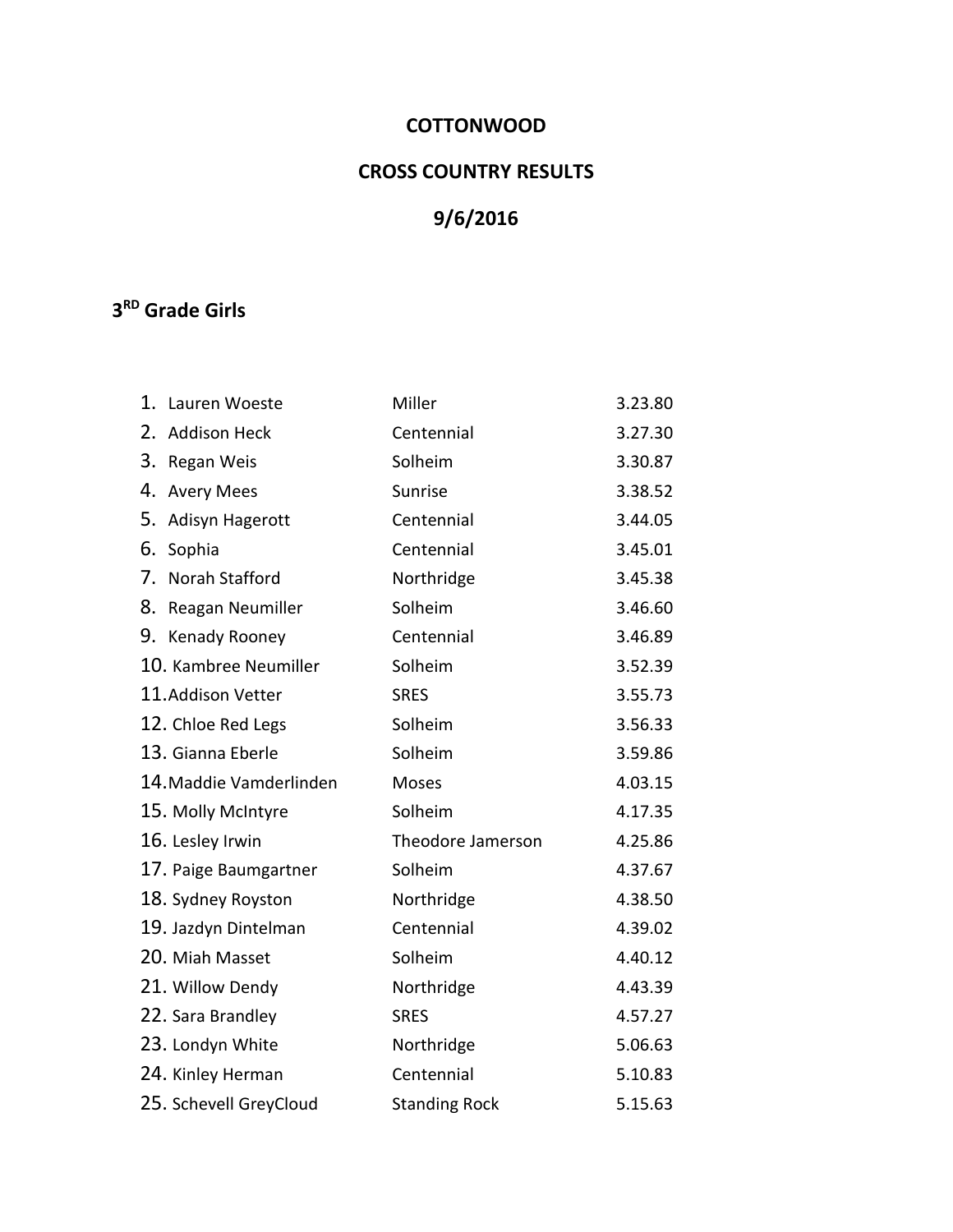| 26. Diamond White    | <b>SRFS</b>          | 5.16.49 |
|----------------------|----------------------|---------|
| 27. Elizabeth Repnow | Roosevelt            | 5.22.95 |
| 28. Lily Howaid      | <b>Standing Rock</b> | 5.29.16 |

#### **3 rd Grade Boys**

| 1. | <b>Brennan Greff</b>     | Solheim              | 3.11.22 |
|----|--------------------------|----------------------|---------|
| 2. | Noah Herr                | Northridge           | 3.12.71 |
| 3. | <b>Isaac Vallie</b>      | Liberty              | 3.15.52 |
| 4. | Harper Glanville         | Will-Moore           | 3.16.03 |
| 5. | Rocco Brannan            | Home school          | 3.16.68 |
| 6. | <b>Wyatt Boone</b>       | Sunrise              | 3.19.60 |
| 7. | Owen Hintz               | Solheim              | 3.20.17 |
| 8. | Hayden Little Eagle      |                      | 3.24.82 |
| 9. | <b>Carter Petron</b>     | Moses                | 3.25.74 |
|    | 10. Jacob Logan          | Sunrise              | 3.27.54 |
|    | 11. Devon Kostelecky     | Solheim              | 3.33.18 |
|    | 12. Aidan Rakowski       | Solheim              | 3.34.99 |
|    | 13. Landon Meier         | Solheim              | 3.37.08 |
|    | 14. Jett                 | Solheim              | 3.39.50 |
|    | 15. Elliot Hendrickson   | Northridge           | 3.39.98 |
|    | 16. Keaton Schulte       | Centennial           | 3.44.15 |
|    | 17. Landon Herr          | Sunrise              | 3.44.75 |
|    | 18. Tristan Schulz       | Solheim              | 3.47.08 |
|    | 19. Charlie Berg         | Centennial           | 3.47.62 |
|    | 20. Andrew Kopseng       | Solheim              | 3.49.76 |
|    | 21. Leighton Sitting Dog | Theodore Jamerson    | 3.50.34 |
|    | 22. Trent Gates          | <b>SRES</b>          | 3.53.05 |
|    | 23. Nathan Houle         | Northridge           | 3.53.62 |
|    | 24. Andrew Davis         | Centennial           | 4.01.04 |
|    | 25. Gabriel Haskins      | Liberty              | 4.06.43 |
|    | 26. Kenneth Grey Cloud   | <b>Standing Rock</b> | 4.07.42 |
|    | 27. Darrius Driver       | <b>SRES</b>          | 4.08.02 |
|    | 28. Brayden Oakland      | Pioneer              | 4.10.51 |
|    | 29. Elliot Rickert       | Cathedral            | 4.11.41 |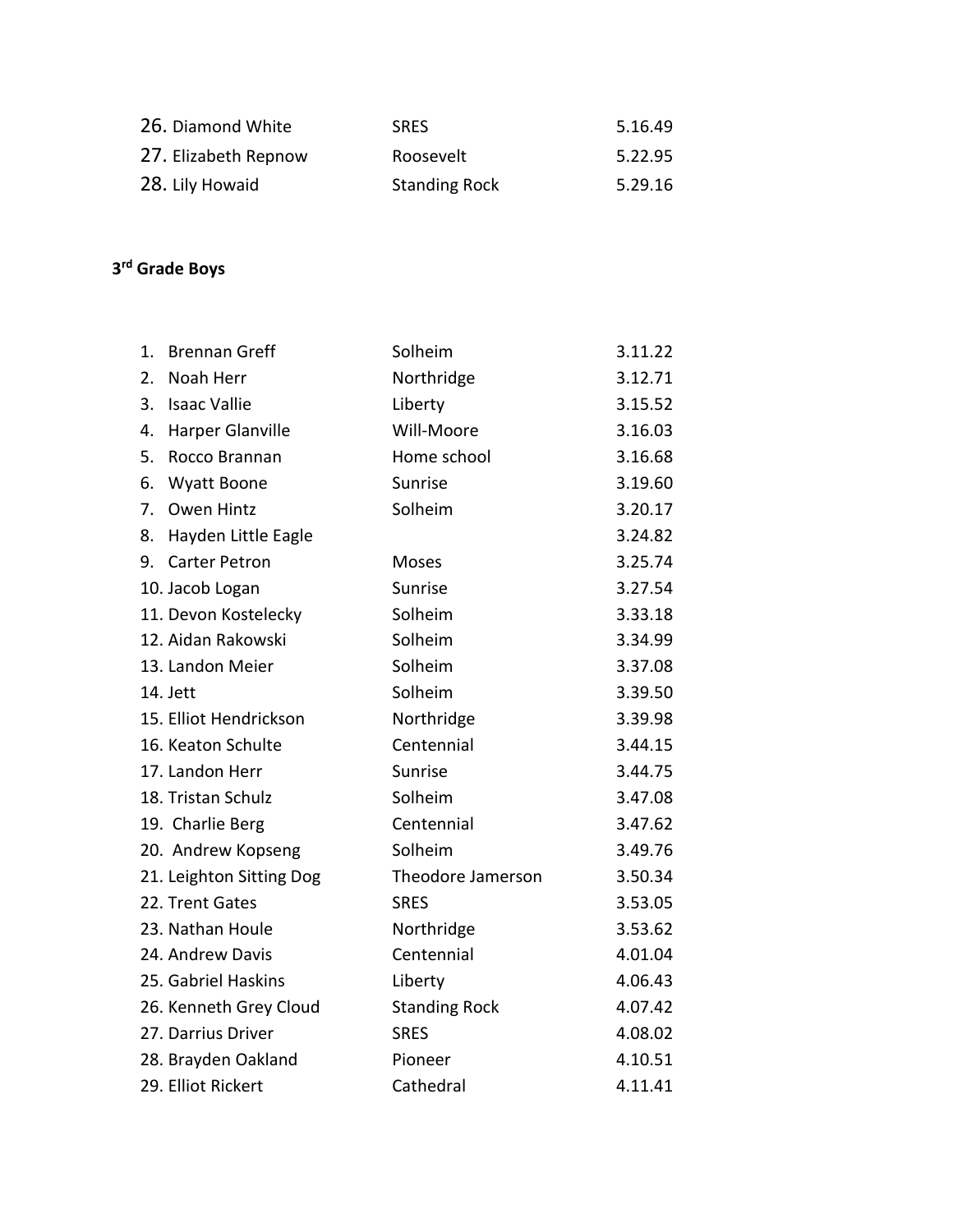| <b>SRES</b>  | 4.21.11 |
|--------------|---------|
| Sunrise      | 4.24.12 |
| <b>Moses</b> | 4.29.95 |
| <b>Moses</b> | 4.31.87 |
| <b>SRES</b>  | 5.04.04 |
| <b>SRES</b>  | 5.04.37 |
|              |         |

## **4 th Grade Girls**

| 1. | <b>Brooklyn Uses Arrow</b> | Little Eagle SD      | 3.08.22 |
|----|----------------------------|----------------------|---------|
| 2. | <b>Taya Fettig</b>         | Solheim              | 3.08.48 |
| 3. | <b>Addy Massey</b>         | Solheim              | 3.19.06 |
| 4. | <b>Claire Cowley</b>       | Solheim              | 3.25.87 |
| 5. | <b>Emily Gorberg</b>       | Solheim              | 3.31.34 |
| 6. | <b>Bobbi Montclair</b>     | <b>SRES</b>          | 3.40.78 |
| 7. | Annika Gaebe               | Centennial           | 3.45.68 |
| 8. | Danielle Schill            | Liberty              | 3.49.00 |
|    | 9. Hatley Hetletved        | Liberty              | 3.50.35 |
|    | 10. Mia Peterson           | Solheim              | 3.51.33 |
|    | 11. Sasha Gallion          | Sunrise              | 3.52.07 |
|    | 12. Sydney Kiefer          | Will-Moore           | 3.57.22 |
|    | 13. Ciara Gates            | <b>Standing Rock</b> | 4.00.65 |
|    | 14. Joleigh Red Tomahawk   | <b>Standing Rock</b> | 4.02.60 |
|    | 15. Kalli Shirley          | Liberty              | 4.03.45 |
|    | 16. Taylor Boehm           | Moses                | 4.04.31 |
|    | 17. Isabell Rudy           | Roosevelt            | 4.04.79 |
|    | 18. Brealyn Axt            | Miller               | 4.05.24 |
|    | 19. Sophia White           | Solheim              | 4.08.46 |
|    | 20. Aubrey Jensen          | Centennial           | 4.14.34 |
|    | 21. Noelle Luger           | <b>SRES</b>          | 4.16.40 |
|    | 22. Kennedy Kensmoe        | Miller               | 4.32.27 |
|    | 23. Hazel                  | Centennial           | 4.38.64 |
|    | 24. Mckenna Kensmoe        | Miller               | 4.45.25 |
|    | 25. Brailyn M.             | Roosevelt            | 4.52.62 |
|    | 26. Kennedy Dewall         | Roosevelt            | 4.53.44 |
|    | 27. Charlie Claymore       | <b>SRES</b>          | 5.01.14 |
|    | 28. Cyra Plainfeather      | Dorothy Moses        | 5.14.84 |
|    |                            |                      |         |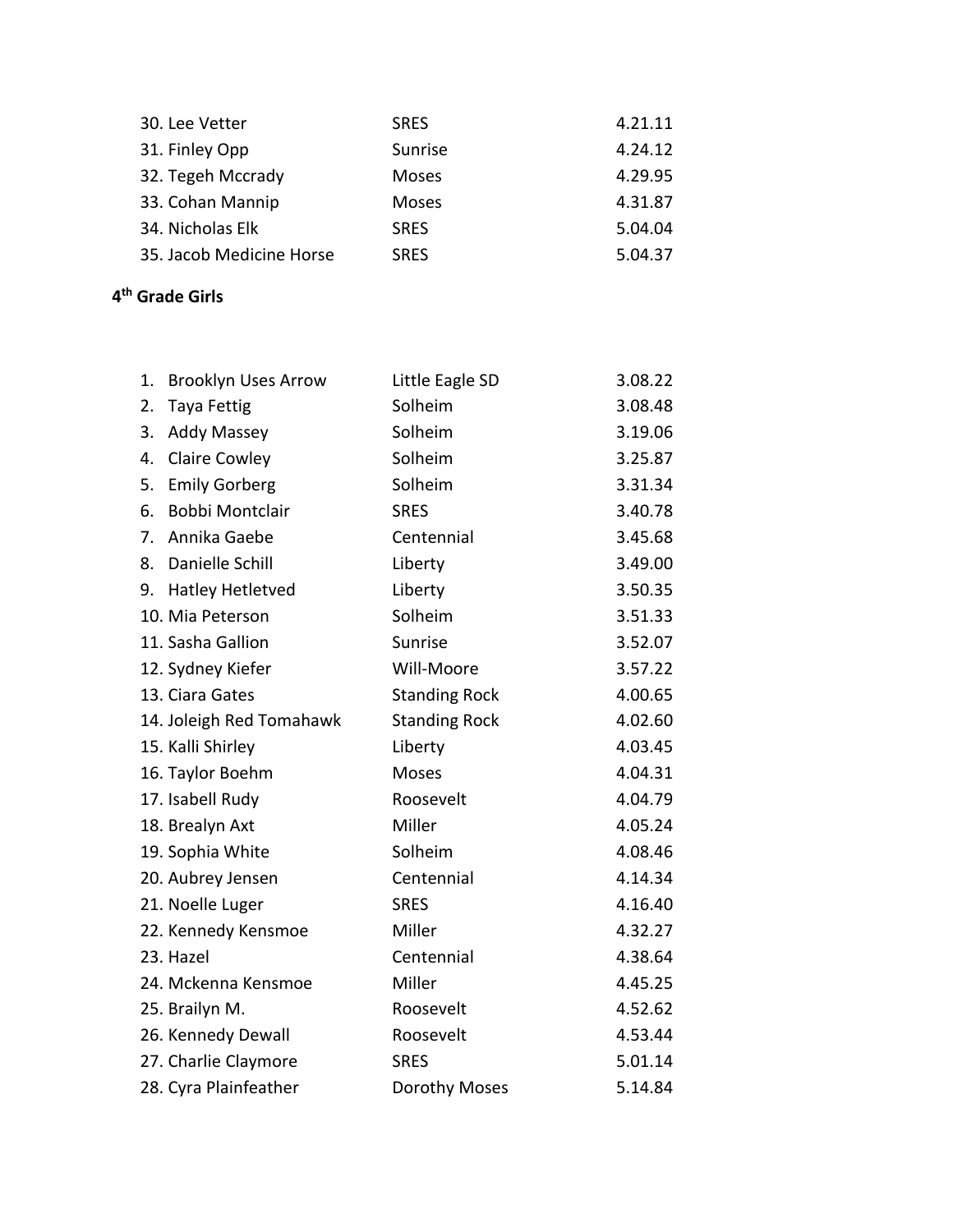| 29. Rebecca Rides Horse | Theodore Jamerson    | 5.25.88 |
|-------------------------|----------------------|---------|
| 30. Makyla Mckay        | Theodore Jamerson    | 5.29.69 |
| 31. Tia Howard          | <b>Standing Rock</b> | 5.40.95 |

#### **4 th Grade Boys**

| 1. | <b>Truitt Brannan</b>     | Home School          | 2.49.83 |
|----|---------------------------|----------------------|---------|
| 2. | Eli Bender                | Liberty              | 3.04.04 |
| 3. | <b>Terry Brownotter</b>   | <b>SRES</b>          | 3.06.80 |
| 4. | <b>Christopher Ramsey</b> | Ft. Lincoln          | 3.07.85 |
| 5. | Charles Hail Jr.          | Ft. Lincoln          | 3.10.75 |
| 6. | <b>Thomas Cornea</b>      | Little Eagle         | 3.14.02 |
| 7. | <b>Artie Carlow</b>       | <b>SRES</b>          | 3.18.10 |
| 8. | Lashawn Sitting Dog       | Theodore Jamerson    | 3.19.04 |
| 9. | Haydn Uses Arrow          | Little Eagle SD      | 3.30.99 |
|    | 10. Jordan Farrell        | <b>Moses</b>         | 3.33.28 |
|    | 11. Quintyn Framboise     | <b>Prairie Rose</b>  | 3.34.70 |
|    | 12. Ryan Weddell          | <b>Standing Rock</b> | 3.36.50 |
|    | 13. Ben Wrolstad          | Grimsrud             | 3.36.86 |
|    | 14. William Thompson      | Little Eagle SD      | 3.45.72 |
|    | 15. Zaniyau Iron Eyes     | <b>SRES</b>          | 3.46.13 |
|    | 16. Brandon Driver        | <b>Standing Rock</b> | 3.46.56 |
|    | 17. Max Huson             | Miller               | 3.46.87 |
|    | 18. Carson Lardy          | <b>Prairie Rose</b>  | 3.47.18 |
|    | 19. James Jackson         | Northridge           | 3.47.82 |
|    | 20. Scottie               | Northridge           | 3.57.24 |
|    | 21. Lane Cadotte          | <b>SRES</b>          | 4.02.27 |
|    | 22. Jarrett Kelly         | <b>Standing Rock</b> | 4.05.56 |
|    | 23. Liam Sandeland        | Pioneer              | 4.08.83 |
|    | 24. George Bradley        | <b>Standing Rock</b> | 4.09.88 |
|    | 25. Noah Mayer            | Miller               | 4.12.93 |
|    | 26. Finnegan Andrisen     | Miller               | 4.15.38 |
|    | 27. Drew Beasley          | Sunrise              | 4.23.07 |
|    | 28. Perry Kerner          | Will-Moore           | 4.24.65 |
|    | 29. Shawn Martin          | <b>Standing Rock</b> | 4.38.64 |
|    | 30. Zeb Weasel            | Little Eagle SD      | 4.52.13 |
|    | 31. Koltan                | Theodore Jamerson    | 5.09.08 |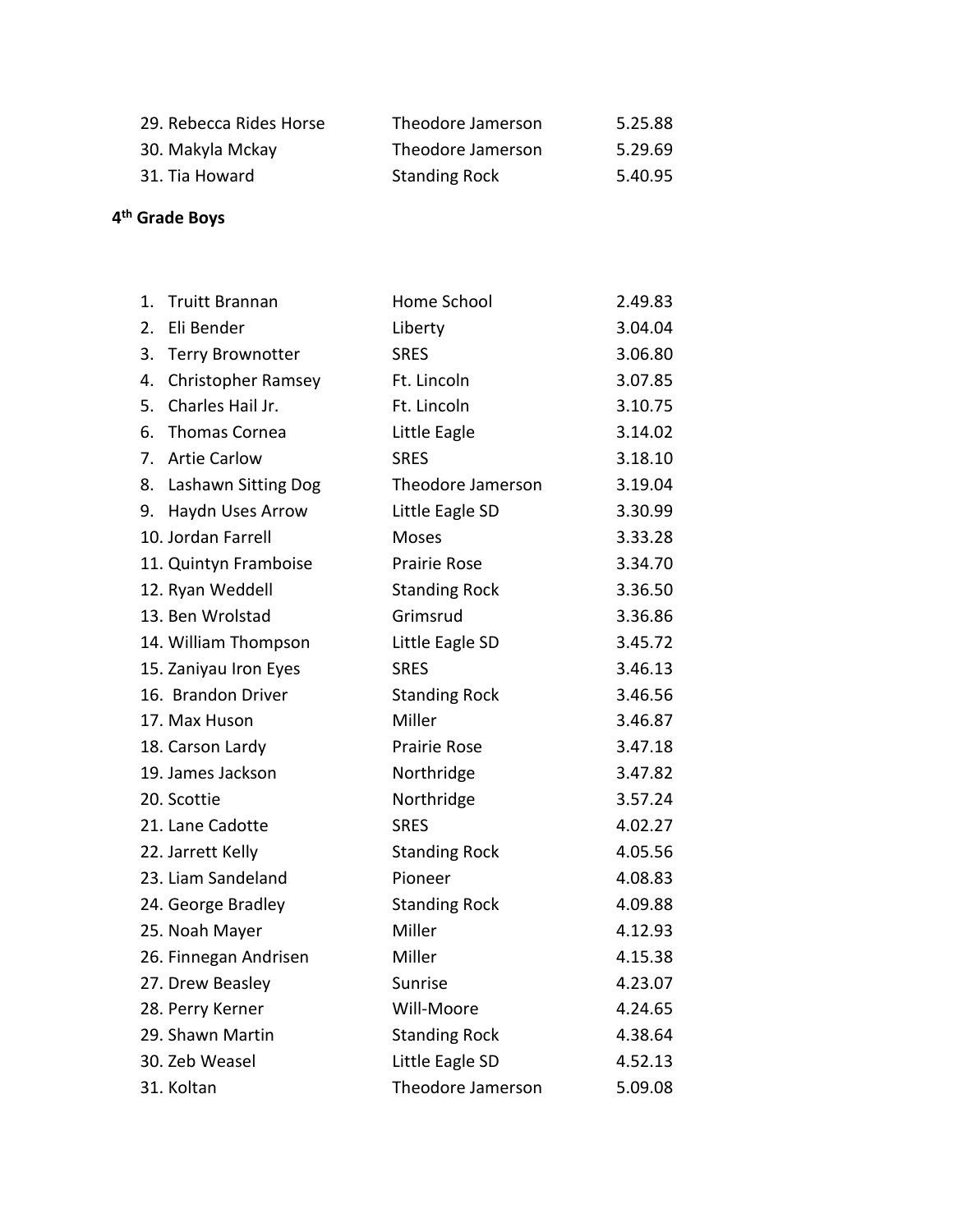| 32. Lejandyn Iron Eyes | Theodore Jamerson |
|------------------------|-------------------|
|------------------------|-------------------|

 $4.52.13$ 

#### **5 th Grade Girls**

| 1. | Kiera Gram             | Northridge           | 3.10.26 |
|----|------------------------|----------------------|---------|
| 2. | Madi Herzog            | Sunrise              | 3.13.47 |
| 3. | Macy Barth             | Solheim              | 3.15.26 |
| 4. | Morgan Johnson-Colbert | Solheim              | 3.16.83 |
| 5. | Elena Grey Bear        | <b>SRES</b>          | 3.19.54 |
| 6. | Mia Berryhill          | Miller               | 3.25.55 |
| 7. | <b>Egypt Painte</b>    | <b>SRES</b>          | 3.26.59 |
| 8. | Zoey Wood              | <b>SRES</b>          | 3.27.20 |
| 9. | Pat Matul              | Little Eagle SD      | 3.28.23 |
|    | 10. Madie Davis        | Rita Murphy          | 3.29.39 |
|    | 11. Jada Claymore      | <b>SRES</b>          | 3.32.72 |
|    | 12. Teah Schulte       | Centennial           | 3.33.03 |
|    | 13. Sophia Ness        | Solheim              | 3.34.51 |
|    | 14. Lola Dendy         | Northridge           | 3.35.34 |
|    | 15. Keelin Traynor     | Solheim              | 3.36.41 |
|    | 16. Tavia Eberle       | Solheim              | 3.37.72 |
|    | 17. Cambrie Fischer    | Prairie Rose         | 3.38.37 |
|    | 18. Teagen Fischer     | <b>Standing Rock</b> | 3.39.15 |
|    | 19. Remi Sorenson      | Solheim              | 3.39.82 |
|    | 20. Alyson Krug        | Prairie Rose         | 3.41.26 |
|    | 21. Ava Hanzal         | Sunrise              | 3.42.09 |
|    | 22. Hope Merritt       | Moses                | 3.43.63 |
|    | 23. Cadence Cook       | Northridge           | 3.44.47 |
|    | 24. Kennedy Mertz      | Cathedral            | 3.45.09 |
|    | 25. Olivia Koat        | Will-Moore           | 3.46.53 |
|    | 26. Alayana Vallejo    | Sunrise              | 3.47.20 |
|    | 27. Avery Mills        | Grimsrud             | 3.47.75 |
|    | 28. Zoe Reichenberger  | Solheim              | 3.48.21 |
|    | 29. Lhisa Stafford     | Northridge           | 3.48.74 |
|    | 30. Ajaye Gill         | <b>Moses</b>         | 3.49.23 |
|    | 31. Karli McCormick    | Moses                | 3.53.38 |
|    | 32. Mya Weasel         | <b>Standing Rock</b> | 3.54.51 |
|    | 33. Mea Weasel         | <b>Standing Rock</b> | 3.56.86 |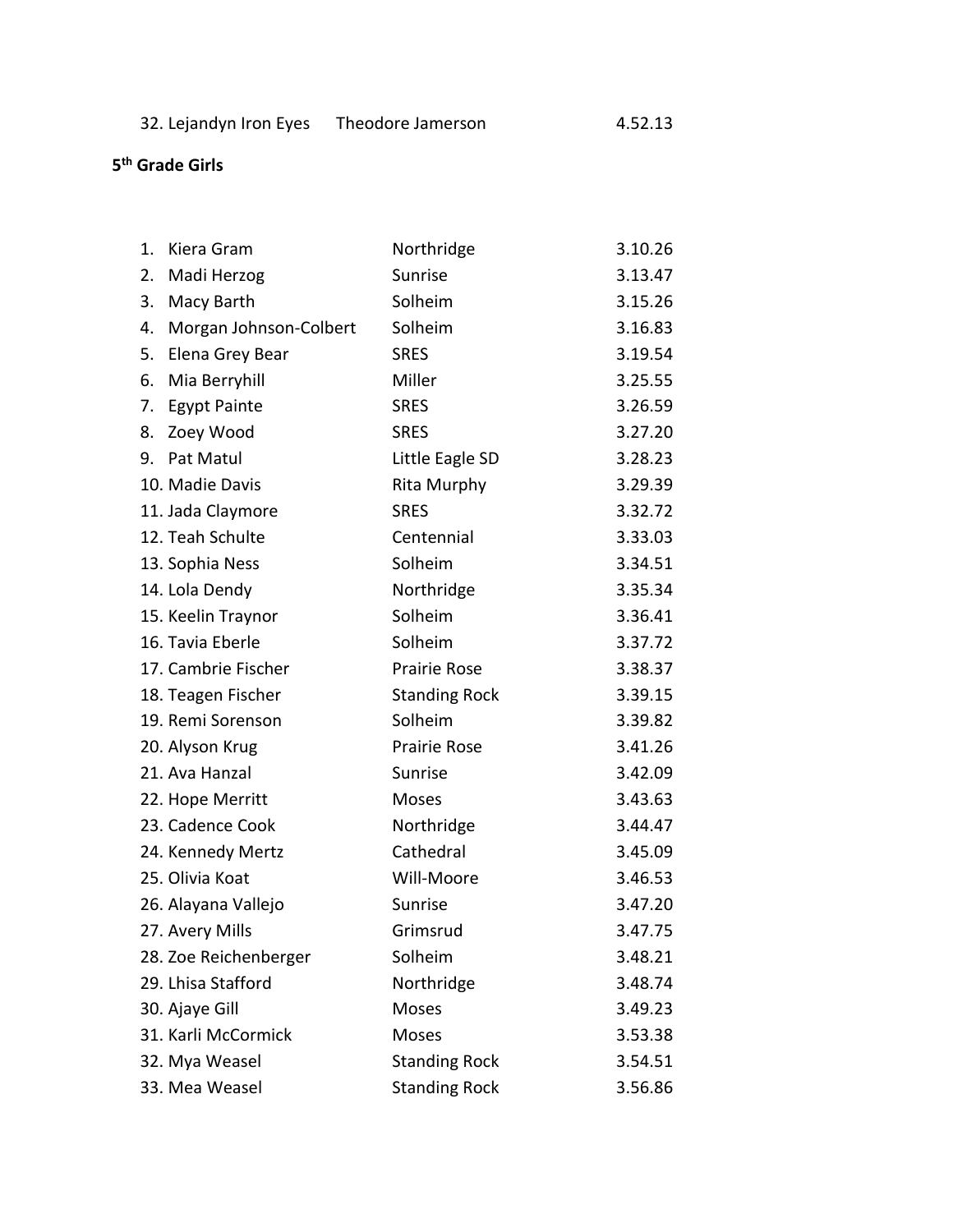| 34. Aliveya Fink         | Solheim     | 3.58.59 |
|--------------------------|-------------|---------|
| 35. Anneka Gebhardt      | Pioneer     | 4.00.45 |
| 36. Hailey Vanderlinden  | Moses       | 4.03.63 |
| 37. Grace Bad Hand       | <b>SRES</b> | 4.09.47 |
| 38. Madison Hopfauf      | Solheim     | 4.10.51 |
| 39. Ingri                | Grimsrud    | 4.26.86 |
| 40. Brianna Harris       | Pioneer     | 4.59.70 |
| 41. Ashlynn Thunder Hawk | <b>SRES</b> | 5.02.09 |
| 42. Allanah Dans         | Northridge  | 5.16.02 |

## **5 th Grade Boys**

| 1. | Dylan Kostelecky    | Solheim       | 2.54.24 |
|----|---------------------|---------------|---------|
| 2. | <b>Justin Hale</b>  | Ft. Lincoln   | 3.01.64 |
| 3. | <b>Greg Suter</b>   | Janette Myhre | 3.06.09 |
| 4. | Gabe Hanson         | Solheim       | 3.07.38 |
| 5. | <b>Omar Gates</b>   | <b>SRES</b>   | 3.10.45 |
| 6. | Preston Lemar       | Solheim       | 3.11.47 |
| 7. | Dreaux Kidder       | <b>SRES</b>   | 3.13.67 |
| 8. | Jaxon Varachek      | Solheim       | 3.17.10 |
|    | 9. Lance Bradley    | <b>SRES</b>   | 3.18.19 |
|    | 10. Tyler Wahl      | Solheim       | 3.18.81 |
|    | 11. Bryce Vatnsdal  | Solheim       | 3.19.40 |
|    | 12. Sawyer Grubb    | Pioneer       | 3.19.66 |
|    | 13. Lucas Schoepp   | Centennial    | 3.27.14 |
|    | 14. Parker Hintz    | Solheim       | 3.28.46 |
|    | 15. Lucas Dickerson | Solheim       | 3.32.80 |
|    | 16. Chaz Ohlsen     | Solheim       | 3.34.05 |
|    | 17. Logan Wetzel    | Solheim       | 3.35.24 |
|    | 18. Luke Silk       | <b>SRES</b>   | 3.38.52 |
|    | 19. Grant Oakland   | Pioneer       | 3.41.88 |
|    | 20. John Roningen   | Northridge    | 3.44.23 |
|    | 21. Anthony Senger  | Pioneer       | 3.47.18 |
|    | 22. Frank Driver    | <b>SRES</b>   | 3.48.40 |
|    | 23. Jace Gebhardt   | Prairie Rose  | 3.54.45 |
|    | 24. Zuya Wright     | <b>SRES</b>   | 3.56.70 |